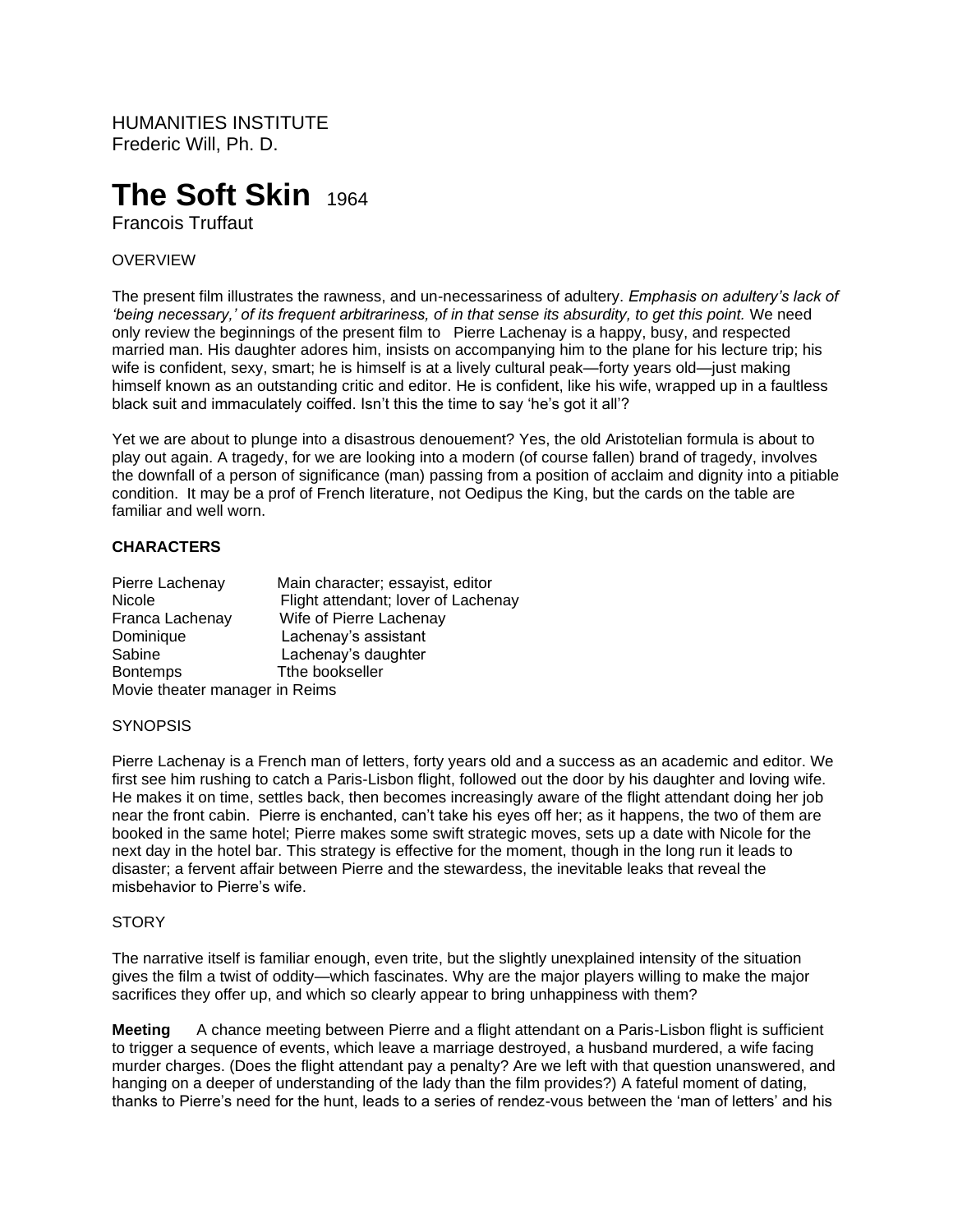poly-competent normally good humored wife, and eventually to Franca's discovery of the truth of her husband's behavior.

**Conference** Truffaut has carefully constructed a central event, just where it is needed to open the wound of the present transgressions. Pierre has been invited to offer a discussion of a late in life film about Andre Gide, and for that has set aside several days to attend this distinguished conference in the city of Reims. Unfortunately, as fate will have it, Pierre is absent from Reims for considerable periods of time—he's making love to Nicole—and Franca's suspicions are aroused. A little probing on Franca's part reveals plenty of material for suspicion; Pierre is for one whole day unaccounted for. At the same Nicole is looking at her own kind of pain. She is with Pierre at Reims, but unfortunately, for her, Pierre has to spend all his quality time, at Reims, keeping her in the background, so that Franca will not pick up news of her through the grapevine.

**Ending** The film watcher has now to watch some deadly conclusion close in on the protagonists of the film. No one can escape the action-logic which has formed on the far side of Pierre's attention to a pair of pretty legs on an airplane.

Nicole, first of all, is devastated by the short shrift she gets in Reims. By the end of suffering the various indignities, that the furtiveness of Pierre at the conference makes necessary, she has totally lost her tolerance with Pierre, and breaks up with him.

Franca is as devastated as Nicole, by Pierre's behavior. (Not much later she gives Pierre a frightful tongue lashing, which will be topped by her murdering him several days later in his favorite restaurant.)

Pierre loses everything, ending with his life. From the film's opening, Pierre has been the fashion plate of success, excellence in dressing and grooming, quiet but perfected self-confidence. Throughout the duration of his affair, he has been watching those life-perks fade away. By the end he has nowhere to hide, except the corner table in his favorite restaurant.

**Catharsis.** The Aristotelian formula for a successful tragedy—we noted that *The Soft Skin* was a bourgeois version of such—includes the notion that the 'great man's downfall' brings with it a compensatory catharsis. We draw in our breaths, at the end of the present film, with awe at the fragility of the human condition. There is a sense of purification in this awe.

## THEMES

*Love.* Love is a central theme in many of Truffaut's films. In its guise as sexuality, it brings out the desire, failings, sometimes heroism of the individual. To the Hellenistic Greeks, love in its triple form noetic, erotic, spiritual—offered a complete description of the higher human faculties. With the historical evolution of middle-class marriage, in which personal conjugal responsibilities constitute a daily challenge (and promise) to the householder, there is a heavy obligation for disciplining love, putting it to use as part of the human *armoire.* Here is where the beast of temptation most showily threatens the happiness system of the middle class. In *The Soft Skin* Truffaut looks adultery in the eye, openly anatomizes it, and leaves us to brood over the harms it can do, and the recklessness with which it can take over lives. It wreaks its havoc, in the present film, on 'someone who should know better,' a highly educated, thus obviously disciplined, academic and writer.

*Desire.* What pushes Pierre over the edge of desire, on his flight to Lisbon, is a particular sight. The flight attendant, Nicole, has gone beyond the cockpit curtain to put on her streetwear for landing. At the base of the curtain, barely visible, we see her panties drop to the floor. We feel the electricity inside our perception of Phillipe. He is wired, throughout the film, to any signals of her sexual presence.

*Carelessness.* For all his cool, Philippe begins to lose control of the many risk factors surrounding his adultery. By pursuing the speaking commitment in Reims, he accepts the fatal challenge of the adulterer,